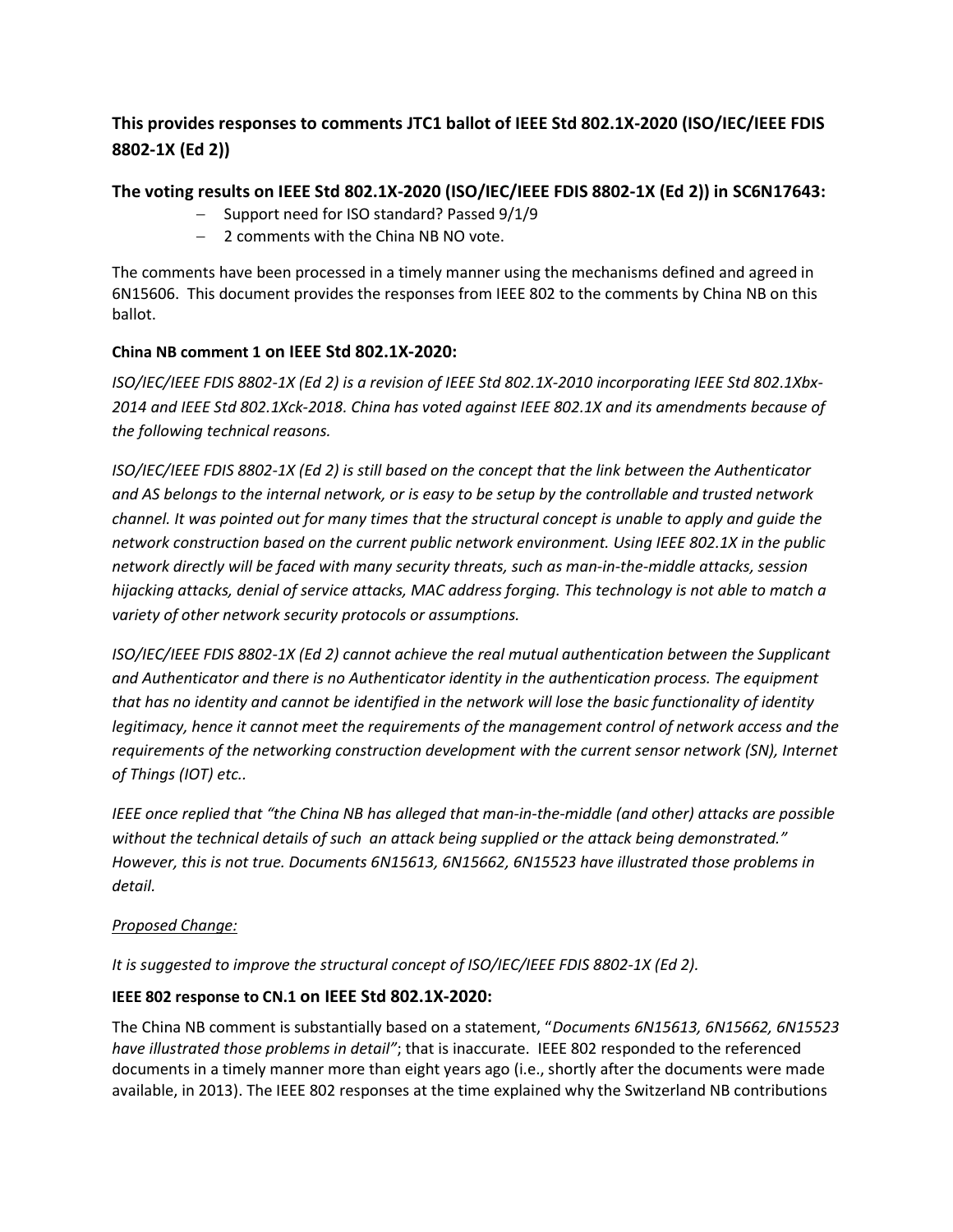6N15613 and 6N15662 were based on misunderstandings of the technology and a variety of invalid assumptions and described how the attacks described in the China NB contribution 6N15523 will fail. Despite numerous requests from IEEE 802, there have been no further technical descriptions or clarifications sent to IEEE 802 in relation to the China NB's concerns since that time. In the absence of any technical details of a man-in-the-middle (or other) attack being provided, or a demonstration of the efficacy of any such attack, IEEE 802 cannot justify making corresponding changes to IEEE Std 802.1X-2020 (revision to ISO/IEC/IEEE 8802-1X:2013).

The China NB comment also suggests that secure connectivity between an Authenticator and an Authentication Server (AS) cannot be provided in the current public network environment. IEEE 802 points out that that communication between any management server for a network (not just an AS) and any system providing access to that network must be secured. Furthermore, IEEE 802 notes that there are numerous methods to secure connectivity between two communicating parties that are well established and capable of providing secure connectivity when part or all of the intervening communication path traverses any public network (e.g., an IPsec-based VPN).

The China NB comment also raises a concern about MAC address forgery. IEEE 802 notes that the Authenticator-to-AS link is not relevant for MAC address and privacy protection. When an external AS is deployed, the communication is performed and secured at a higher layer.

In addition, IEEE 802 observes that an external AS may not be required if certificates are used to provide authentication (or verifiable identity), as described previously in 6N15845 (Explanation of Certificate Use in 802.1X EAP-TLS). An external AS is an optimization to allow for deployment of certain types of client credentials (e.g., passwords) to scale. If all entities require certificates for authentication, then the AS and Authenticator are one-and-the-same.

The China NB's ballot response continues to assert their opinion that IEEE Std 802.1X is defective. However, the China NB has failed to substantiate these claims. IEEE 802 has requested clarification and demonstration multiple times since at least 2012. The general assertions raised in the China NB's comments were discussed at length in 2013 at an IEEE 802 meeting in Geneva (with IEEE 802 and Switzerland NB representatives in attendance) and in both 2013 and 2014 at SC6 meetings in Seoul and Ottawa (with IEEE 802, China NB and Switzerland NB representatives in attendance). During those meetings, IEEE 802 responded to all comments made by both the China NB and Switzerland NB representatives and also provided additional information about the design and specification of IEEE 802 technologies. Specifically:

• In June 2013 in 6N15658 (IEEE 802 Response to 6N15613), IEEE 802 explained why none of the attacks described in 6N15613 (NB of China's contribution on Effective Attack on IEEE 802.1X-the further analysis of 6N15523) are effective and how the attacks described in the China NB contribution 6N15613 will fail.

In June 2013 in 6N15646 (IEEE 802 Response to 6N15523), IEEE 802 explained why the analysis in 6N15523 (NB of Switzerland's contribution on a comparative analysis of TePA/KA4 and IEEE 802.1X Security) is flawed, noting it produces erroneous results based on misunderstandings of the technology, invalid assumptions, and an analysis using an incorrect model.

• In January 2014 in 6N15870 (IEEE 802 response to SC6N15840 – "Intentional Weaknesses in Information Security Standards and Implementations"), IEEE 802 responded to non-specific allegations by the China NB about any security standards developed outside ISO.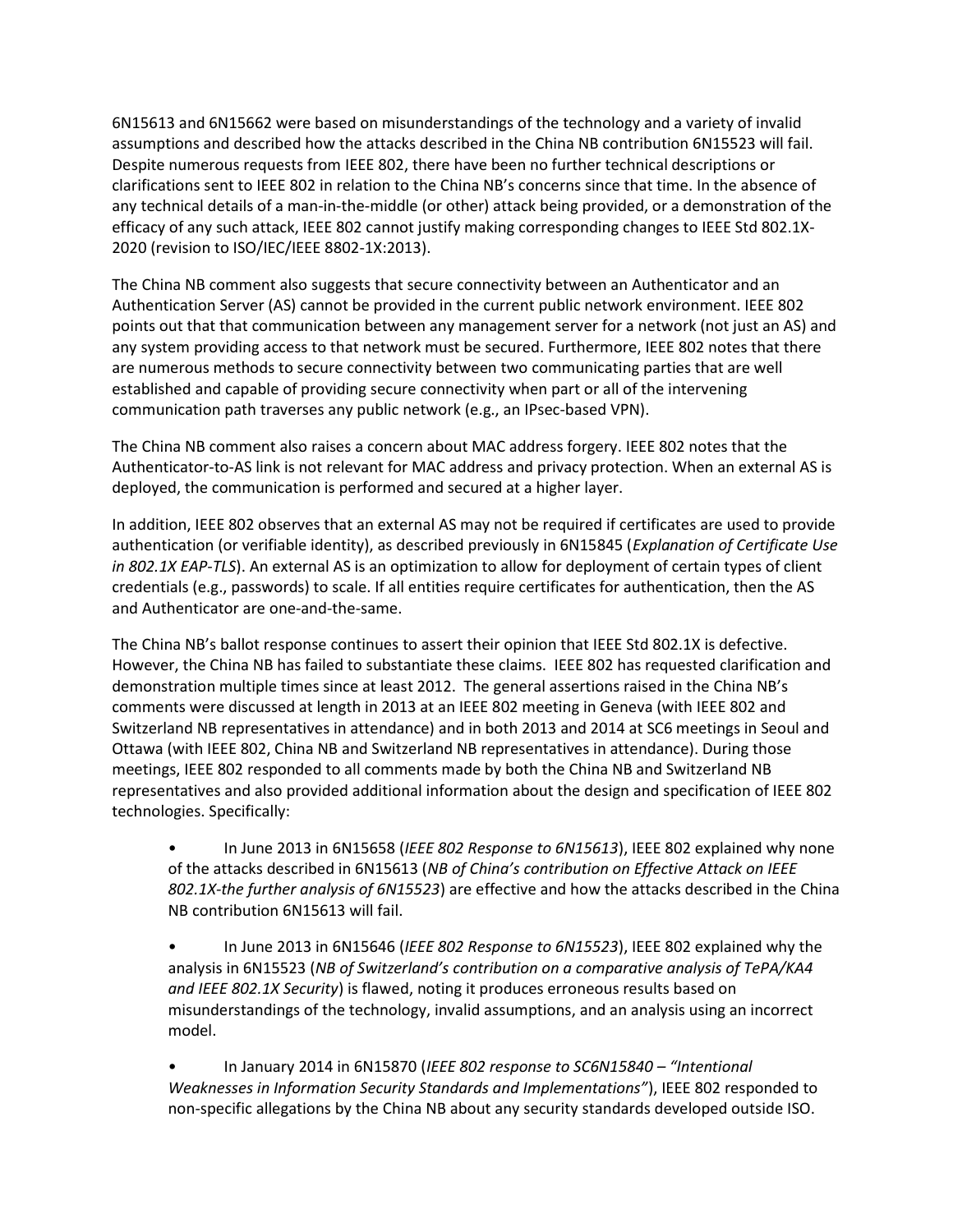The China NB suggested that such standards contain intentional weaknesses. IEEE 802 observed in response that the best way to avoid such issues is to develop standards in an open standards process, such as that provided by IEEE 802.

• In January 2014 in 6N15845 (Explanation of Certificate Use in 802.1X EAP-TLS), IEEE 802 shared a contribution that described the use of certificates in IEEE 802.1 security standards.

• In July 2015 in 6N16255 (IEEE 802 response to China NB comments on IEEE Std 802.1Q and IEEE Std 802.1Xbx), IEEE 802 responded to concerns raised in relation to IEEE Std 802.1Q and IEEE Std 802.1X. Specifically, IEEE 802 pointed out that IEEE Std 802.1Q does not depend on the use of IEEE Std 802.1X. In response to the unsubstantiated claim that there are alleged "security problems" in IEEE Std 802.1X, the IEEE 802 response clearly stated that IEEE Std 802.1X does not expose the public network or its user to (unspecified) security problems because it mandates the use of mutual authentication methods, reflecting current needs, best practice, and operational experience from deployments of IEEE Std 802.1X-2004.

• At the SC6 meeting in Ottawa in early 2014, the China NB and Switzerland NB representatives committed to providing additional technical details to justify their concerns. No such submissions were made to the SC6 meeting in London later that year or subsequently. Moreover, there has been no technical discussion in SC6 meetings since that time.

IEEE 802 has requested clarification and corroboration for every instance that the China NB submitted comments that perpetuate these alleged claims about security in IEEE 802 standards under consideration per the PSDO agreement. However, the China NB has failed to provide any such clarification and corroboration.

IEEE 802 welcomes the opportunity to hear and discuss further any concerns about IEEE Std 802.1X-2020 (revision to ISO/IEC/IEEE 8802-1X:2013) from China NB representatives. The invitation for a representative of the China NB (as well as representatives from other interested SC6 NBs) to attend an IEEE 802 Plenary meeting remains open. These meetings are currently being conducted remotely due to the COVID situation and so attendance should not be difficult.

## China NB comment 2 on IEEE Std 802.1X-2020:

This proposal uses MACSec (defined by IEEE 802.1AE) to protect the security of the network. However, China NB has pointed out the security problems of MACSec for several times during the previous ballots, e.g. 6N15556 and 6N15770.

China also submitted the comments on IEEE 802.1AE-2018, which has technical issues including inconsistence between content and title, using high cost Hop-by-Hop Encryption, only permitting to use specific cryptographic algorithms like AES (not including other compliant options that are compliant with ISO/IEC international standards) and so on (see detailed comments in 6N17207).

The security issues about IEEE 802.1AE have not been properly resolved until now, hence the use to MACsec will lead to security risks in engineering implementation and network operation.

The reply in SC6N17493 was noted. This reply did not take any actions to resolve the technical problem mentioned above. Therefore, China cannot approve this project.

#### Proposed Change:

Security mechanism should be improved or changed.